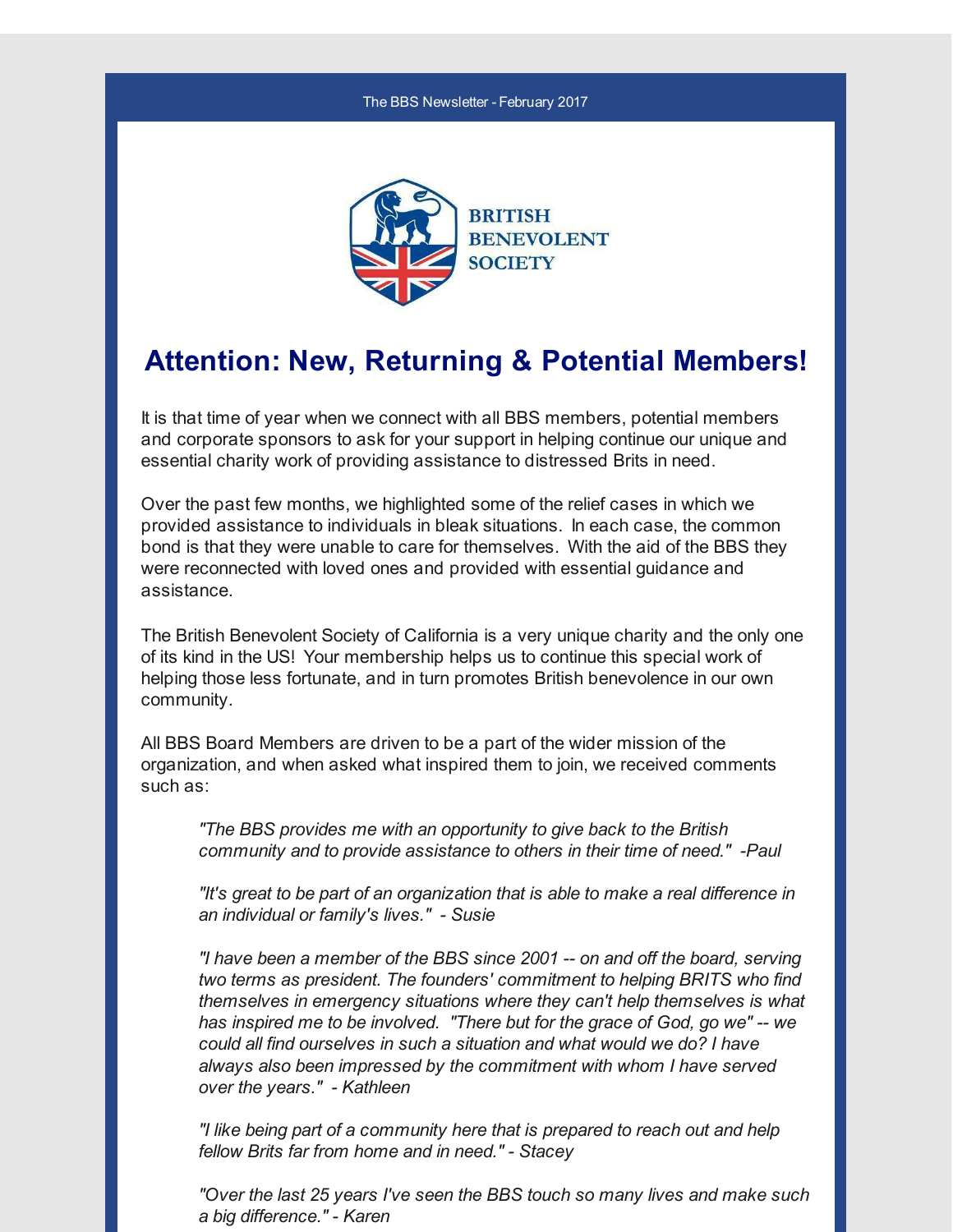*"I am pleased to be part of an organization that can help my fellow countrymen (and women) through difficult times." - Stuart B*

## **With the help of BBS members we can:**

- Continue to provide aid and relief to distressed British nationals in dire need of assistance.
- Partner with the British Consulates General in San Francisco and Los Angeles to ensure people know where to find us.
- Follow the tradition that began in 1858 to help those that need it the most.

#### **[Become](http://r20.rs6.net/tn.jsp?f=001UM3TI9O3fYgzHhOJlKg5AmzrKgD9200yXsFWyMrl-EUpQB-y9zBMwkbpJ5_s1AvHfN31S5S5D45x35GbkVM0gHFaEZ6COBO51PzzApOp5ms1BGjcIXGouQBa6MoizTb6GSYRTm2KPUG7C68LXyDlUUg40TxSMYk5dBMRESqoyOcPs7ULT2Ljyv4iPty-eYsBGA2v3iSG5xAcGgXGsnXhCf7TN9SZEjEW&c=&ch=) a Member Today**

# **2017 Annual General Meeting (AGM)**

Join us for the 2017 Annual General Meeting.

**When**: 5PM, 6 April **Where**: The Bay School in San Francisco





Formal invitations will be mailed out in the coming days and we ask that everyone RSVP for the meeting and reception. Contact Jenn [Baker](mailto:jennifer.baker@britishbenevolentsociety.org) for any queries.

# **Happy St David's Day**



And for our Welsh [members,](http://r20.rs6.net/tn.jsp?f=001UM3TI9O3fYgzHhOJlKg5AmzrKgD9200yXsFWyMrl-EUpQB-y9zBMwqq6k6YbDPFVE9150U4JhiKOFmdamkKfiXFOYq_MukH68QUY8i-bVTqHUPsvZdCPl0xBOvRnSSWImjYfwrIuSkCBTjlrj-bE4zECpaYN45p9gRbsfSCtxljgIqSIoP_eBm-ROIW8KvgbcVi4wizzojjJ3w3EeuPCaXhJSEIdKic56wCXM_zoR7U=&c=&ch=) Happy St. **David's Day!** This feast has been regularly celebrated since the [canonization](http://r20.rs6.net/tn.jsp?f=001UM3TI9O3fYgzHhOJlKg5AmzrKgD9200yXsFWyMrl-EUpQB-y9zBMwqq6k6YbDPFV07vuSADFeH5iWdyGWJtsaHk1mBjfxKNyrG0HL8WmoQrMTk--4nxNidfWCGR1zBoJ4VBTSg6Yo6dL5CcvF49NJO3tp3FVFUCWIR4tGtJlBlL76foPBwroqnTZs52kHp99Ug3gzGvZkp4=&c=&ch=) of David in the 12th century. Though it is not a national holiday in the UK, we know that our Welsh readers will certainly recognize this day and even pin a daffodil to their clothes.

# **BABC Young Professionals**

The BABC Young Professionals Group consists of BABC member representatives (under the age of 37) seeking to network and socialize with other young professionals and like-minded individuals in the BABC organization.



If this sounds like something you would like

to learn more about visit the [BABC](http://r20.rs6.net/tn.jsp?f=001UM3TI9O3fYgzHhOJlKg5AmzrKgD9200yXsFWyMrl-EUpQB-y9zBMwqq6k6YbDPFVp404CJoWMzUfP3Px9wnY2ubAFM-dy03W7SY0lRgq9SWJ9S6K_VqO7GVt0Ltl6nKsKp7pNuqyCr1kO_TzJqF6ZOrcg3KWKmzF-7vb3z7Iazt_kNZlRrO3dJIruxBquuGX57kmiUXKI39dc5-TU0hIMw==&c=&ch=). Even better, join The BABC Young Professionals Group for the Great [British-American](http://r20.rs6.net/tn.jsp?f=001UM3TI9O3fYgzHhOJlKg5AmzrKgD9200yXsFWyMrl-EUpQB-y9zBMwqq6k6YbDPFV0DRD3lg92aSahitGRZ9ireQYKKeL7C74MUpff9FycCtOe-ZErUmaHM8f0q19IM8ic1dyYtPCHLQzg-iGHloE4gc2rwuS2LGBO64vcVVwBaRJOiSFqwhy5Qzy944Rx-ZYLzwBH0_S4-q-pSrEiHnpPcHuaZ4-Tks3B8skI-ODC93OdgUZc0C2hur8hBjEvOm_4cpYP55exl0bvkoLClUOYG9LL9oM560SXU_2JhlVRUIA3tV3r0mmww==&c=&ch=) Pub Quiz on 5 June!

## **About the BBS**